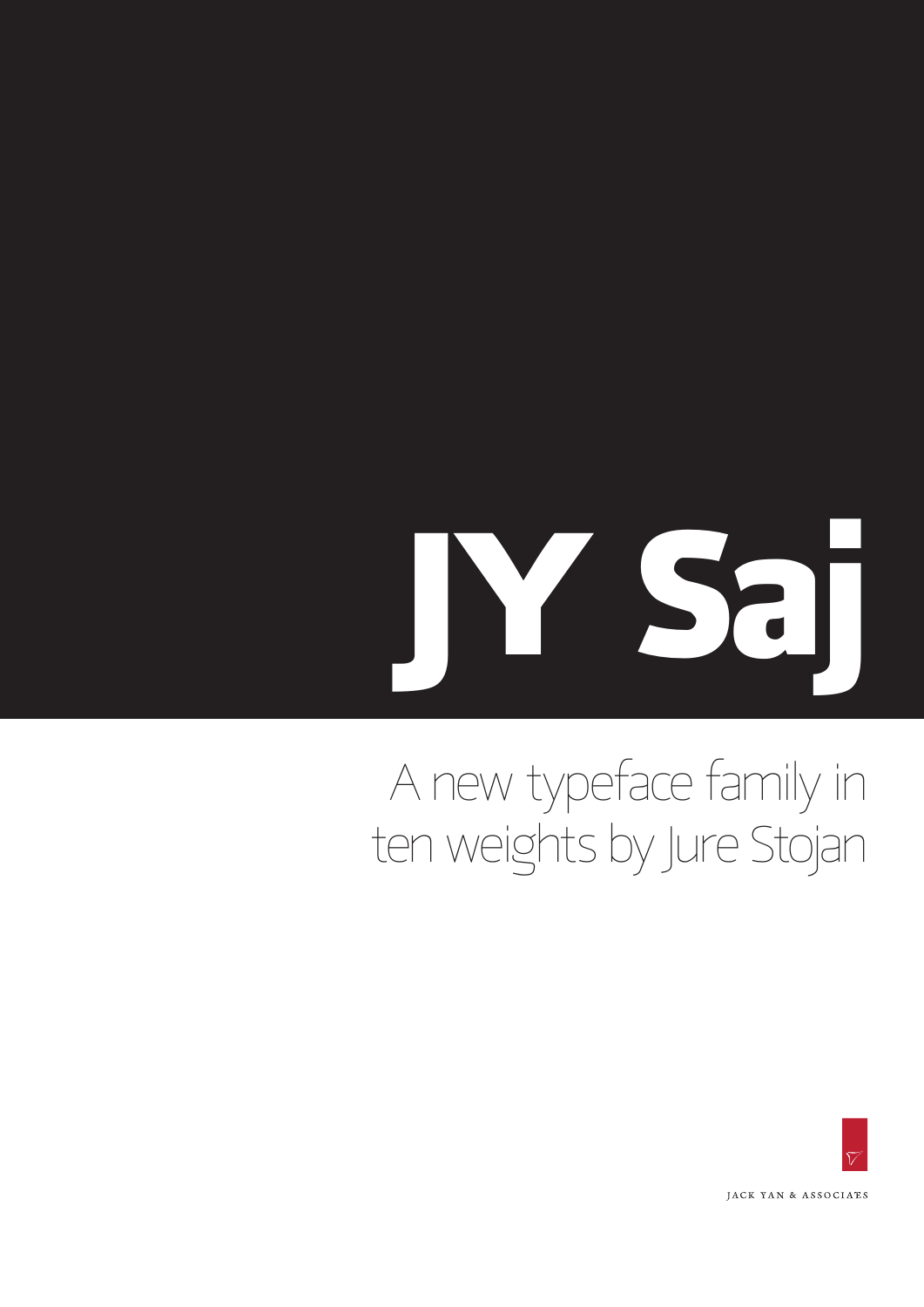#### **JY Saj**



*Creative responses*

JY Saj Ultra Thin Italic 86 pt

*Calmly approach* JY Saj Extra Bold Italic 72 pt

## *Prms and conditions* JY Saj Light and Light Italic 68 pt

### *Making* a statement JY Saj Regular and Italic 64 pt

### **Architectural practices** JY Saj Bold 54 pt

*Computer design principles* JY Saj Bold Italic 48 pt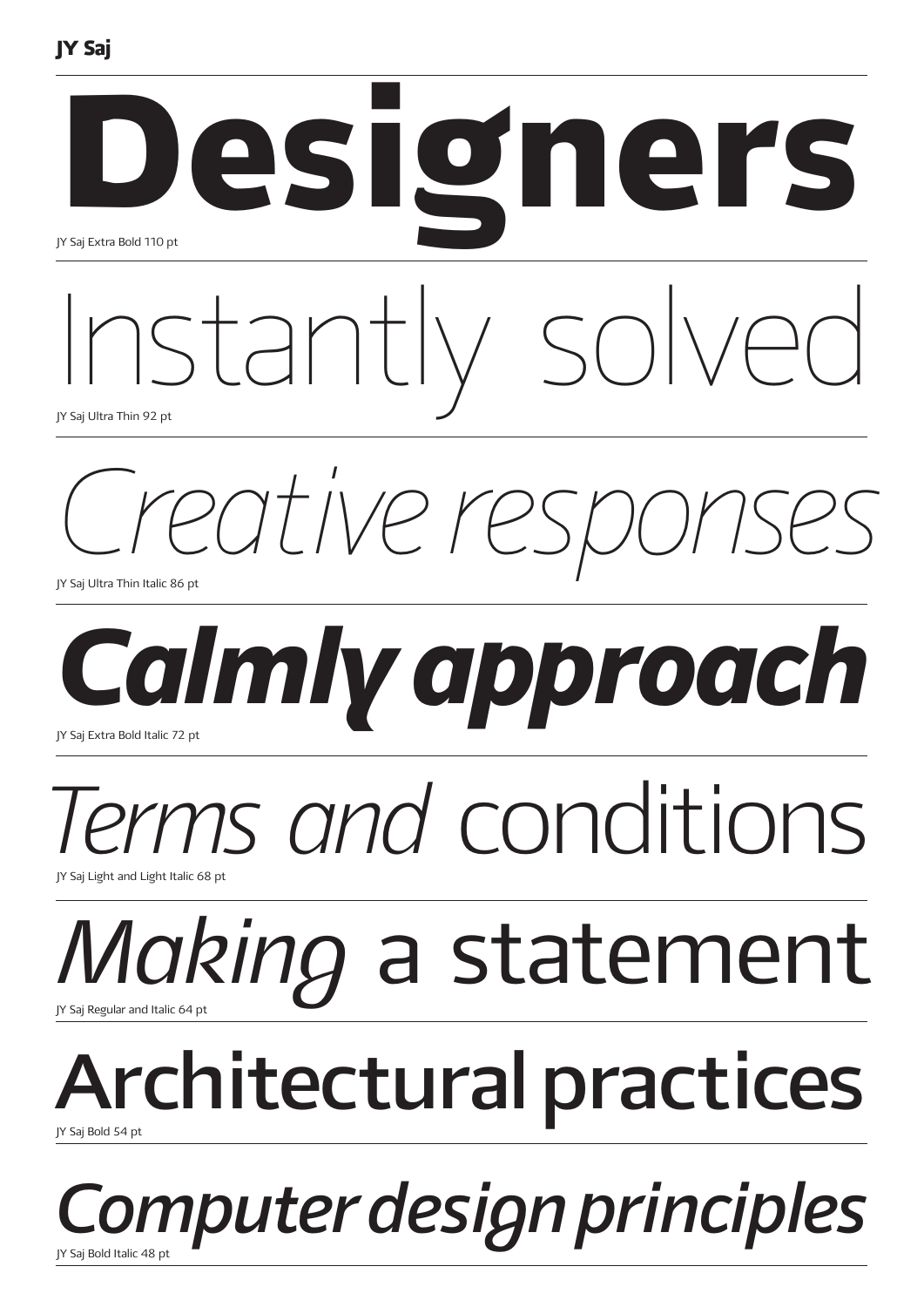# **Welcome to JY Saj**

n 2001, Jure Stojan completed JY Raj (Slovenian for *paradise*), and it has been a distinctive sans serif family in the JY&A Fonts range since. However, Jure felt that the original design had dated, although it remained incredibly practical and legible, especially at small sizes. I

JY Saj is an evolution of Raj, where Jure removed some of the original's less conventional features, while retaining many of its most artistic ones, such as the two-part roman *g*, and its scriptlike italic counterpart. The tail on the italic *y* flicks rightward in both families.

The result is a typeface family that successfully balances the artistic and the conventional—and it's often in that tension where the best designs reside.

In many creative endeavours, the way-out experiments can be considered a step too far; but when some restraint is brought into the process, true beauty emerges. JY Saj finds that balance.

As a result, the family has a wider application. Happily, Jure has designed additional weights to take advantage of this newfound practicality. No longer limited to regular and extra bold weights, JY Saj has Ultra Thin, Light and Bold, as well as italics, bringing the family up to 10 variants. In our testing, we found that it works at a variety of sizes, in print and on screen: you can see that in this specimen.

The name is also Slovenian. Literally, it translates to since, but it can be used as a short reposte, says Jure, much like how some English speakers would respond, 'Quite.'

During production, Jack Yan added numerous glyphs to give a more complete Latin set, and euro and rupee symbols. Jure designed a set of lining numerals: users have access to fully kerned proportional oldstyle numerals through their OpenType menu. Roughly 3,500 kerning pairs were added per font. In final testing, Jure noticed that certain Microsoft programs had issues trying to handle such a large family, and each one was carefully redone to maximize compatibility. The result is one of our foundry's most practical families.

Taking a very creative and legible sans serif as a base, then tempering its more unorthodox features a decade later, Jure Stojan has designed a useful and practical family with applications in both screen and print, and text and display

# amie amie

**Raj to Saj** *The quirks of JY Raj (2001), at left, have been tempered with more traditional design elements*

**gy** *gy* €₹ *€₹*

**Identification** *The lowercase* g *and italic* y *are readily identifiable; euro and rupee symbols have been added*

12348 12348



**Lining and oldstyle** *All numerical glyphs are carefully kerned*

**Accents** *For some glyphs, upper- and lowercase accents differ and are not composites*



**Weights** *Five in roman, five in italic, ranging from ultra thin to extra bold*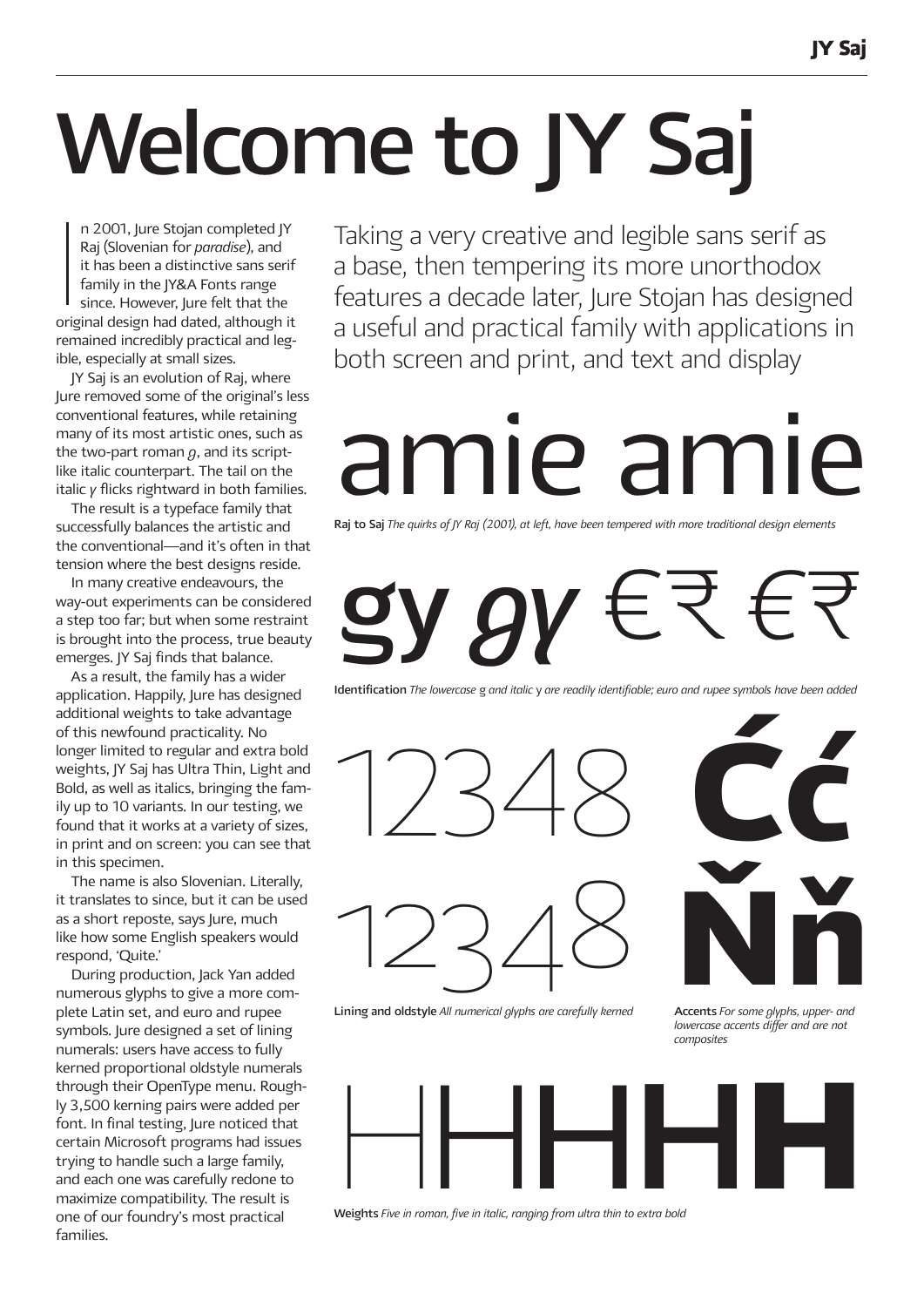JY Saj Ultra Thin

ABCDEFGHIJKLMNOPQRSTUVWXYZ ÆŒÐÞ abcdefghijklmnopqrstuvwxyzæ œßäåøğōřfiflðþĸſ ('¡¿:;.,\$£&€§₹@?!') 1234567890 1234567890

*JY Saj Ultra Thin Italic ABCDEFGHIJKLMNOPQRSTUVWXYZ ÆŒÐÞ abcdefghijklmnopqrstuvwxyzæœ ßäåøğōřfiflðþĸſ ('¡¿:;.,\$£&€§₹@?!') 1234567890 1234567890*

JY Saj Light ABCDEFGHIJKLMNOPQRSTU VWXYZÆŒÐÞ abcdefghijklmno pqrstuvwxyzæœßäåøğōřfiflðþĸſ ('¡¿:;.,\$£&€§₹@?!') 1234567890 1234567890

*JY Saj Light Italic ABCDEFGHIJKLMNOPQRSTUVWXYZ ÆŒÐÞ abcdefghijklmnopqrstuvwxyzæ œßäåøğōřfiflðþĸſ ('¡¿:;.,\$£&€§₹@?!') 1234567890 1234567890*

#### JY Saj

ABCDEFGHIJKLMNOPQRSTU VWXYZÆŒÐÞ abcdefghijklmno pqrstuvwxyzæœßäåøğōřfiflðþĸſ ('¡¿:;.,\$£&€§₹@?!') 1234567890 1234567890

*JY Saj Italic*

*ABCDEFGHIJKLMNOPQRSTUVW XYZÆŒÐÞ abcdefghijklmnopqrst uvwxyzæœßäåøğōřfiflðþĸſ ('¡¿:;.,\$£& €§₹@?!') 1234567890 1234567890*

#### **JY Saj Bold**

**ABCDEFGHIJKLMNOPQRSTU VWXYZÆŒÐÞ abcdefghijklmn opqrstuvwxyzæœßäåøğōřfiflðþ ĸſ ('¡¿:;.,\$£&€§₹@?!') 1234567890 1234567890**

*JY Saj Bold Italic ABCDEFGHIJKLMNOPQRSTU VWXYZÆŒÐÞ abcdefghijklmno pqrstuvwxyzæœßäåøğōřfiflðþĸſ ('¡¿:;.,\$£&€§₹@?!') 1234567890 1234567890*

**JY Saj Extra Bold ABCDEFGHIJKLMNOPQRSTU VWXYZÆŒÐÞ abcdefghijklm nopqrstuvwxyzæœßäåøğōřfifl ðþĸſ ('¡¿:;.,\$£&€§₹@?!') 1234567890 1234567890**

*JY Saj Extra Bold Italic ABCDEFGHIJKLMNOPQRSTU VWXYZÆŒÐÞ abcdefghijklmn opqrstuvwxyzæœßäåøğōřfiflðþ ĸſ ('¡¿:;.,\$£&€§₹@?!') 1234567890 1234567890*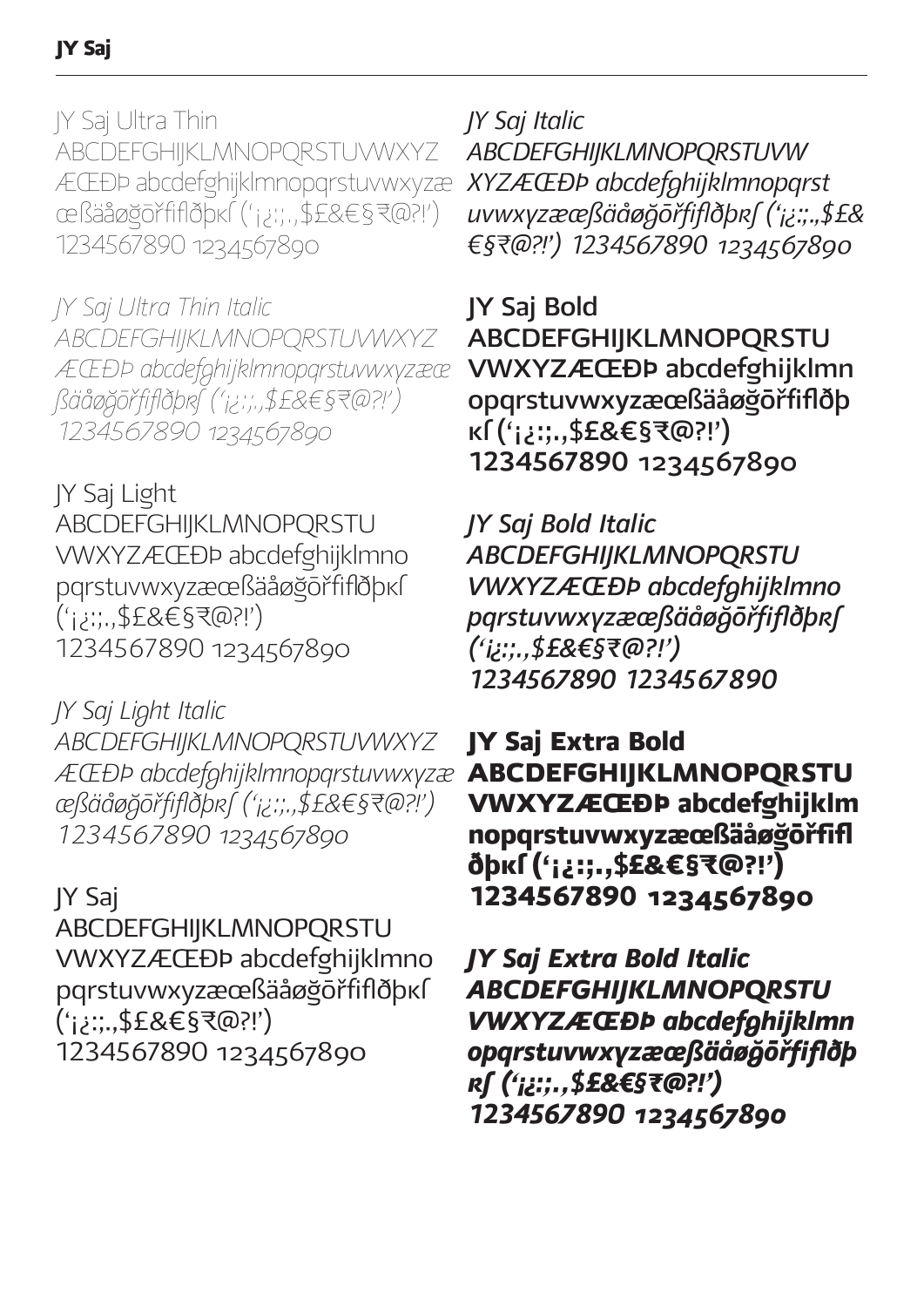Hamburgefontsiv 123 *Hamburgefontsiv 123* Hamburgefontsiv 123 *Hamburgefontsiv 123* Hamburgefontsiv 123 *Hamburgefontsiv 123* **Hamburgefontsiv 123** *Hamburgefontsiv 123* **Hamburgefontsiv 123** *Hamburgefontsiv 123*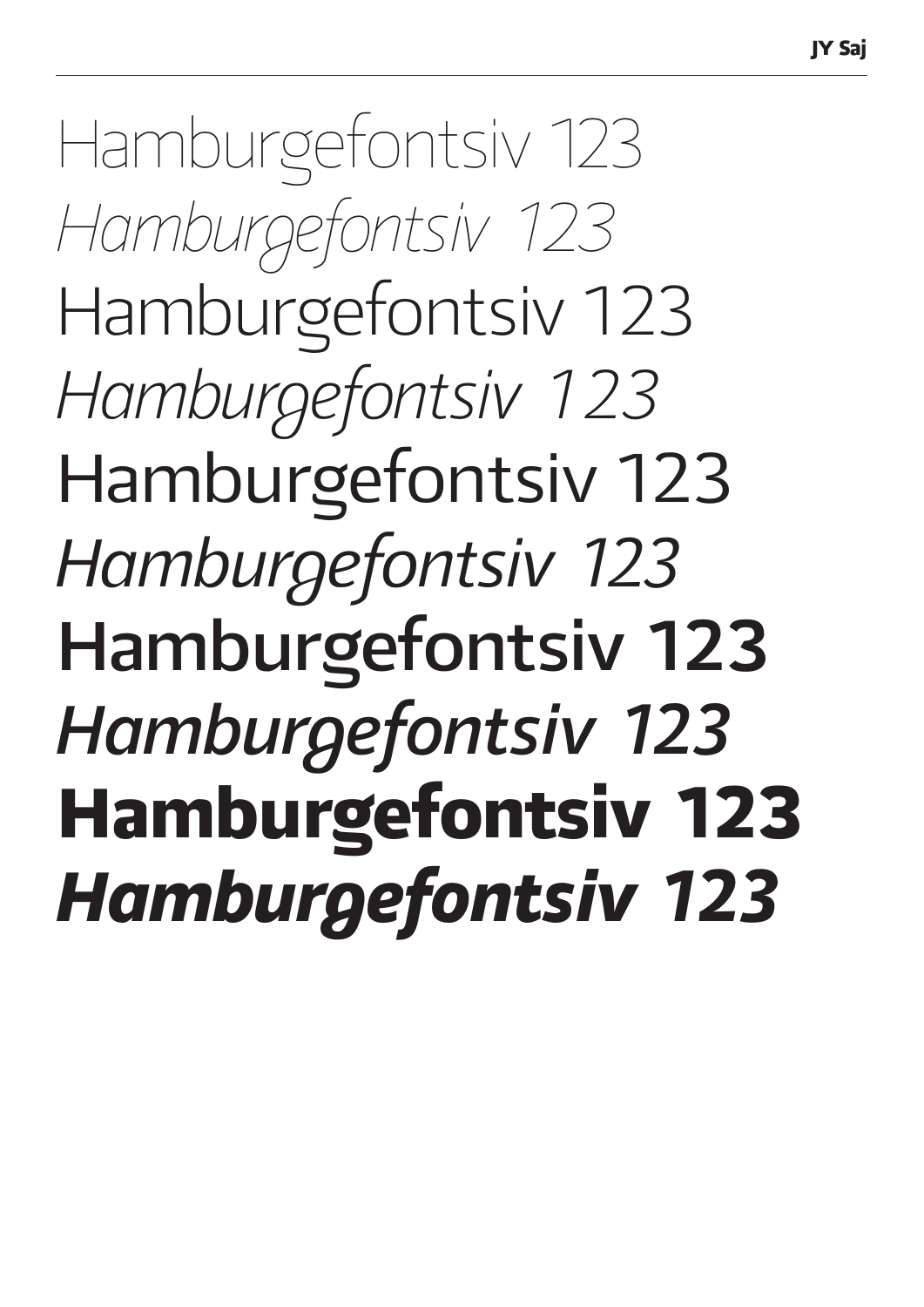#### JY Saj 9/10 pt

#### **The Brand Manifesto** *September 2002*

**1. Branding unites people's passions.** People are not born financial creatures. We recognize that revenue and returns on investment do not concern the majority of people. Branding respects that we are passionate people who are inspired and who have freedom. Therefore, branding activities must be human and humane. Branding, not numbers, provides the interface between organizations and audiences.

**2. Brands must have focus to be relevant.**  Branding is not a mere gloss but something that must penetrate the whole organization. If there is a corporate philosophy, everything about that corporation must reflect that. Therefore, there must not be false claims about helping the planet. The philosophy must be focused enough and real enough to be meaningful to people.

**3. Branding is about delivering what you promise.** We believe that every claim the organization makes must be sincere and must be carried out. The strongest brands are promise-keeping ones. Failing to do so leads to an embarrassing exposé. Good branding leads to sincerity while failure to use branding principles leads to collapse.

**4. Good brands should make people happy.**  Whatever a brand has to offer to consumers *(whether purely functional, emotional, associative, empathetic)*, it must make people happy to part with their *(hard earned)* money and satisfied in the process. A company's employees must understand this and derive their own happiness and satisfaction from this. Shareholders should reward companies that have such brands and we in turn must create them sincerely for our clients.

**5. Finance is broken.** We believe money is a poor snapshot of human value. Brands, however, create value. The branding industry is about creating value for our customers. It makes more sense to measure the ingredients of branding and relationships.

**6. Brands are not advertisements.** *Branding is not promotion. Promotion is part of branding, but only a small part.* Good brands act, not just speak or sell. Organizations must live the brand, not just in advertising and promotions.

*7. Brands bring humanity to the organization.* **Brands are the rallying-point for the positive empowerment of all connected with the organization.**

**8. Brands create community. Brands are not created by a handful of big bosses, but by everyone in a system. A good branding exercise involves and builds a community. They, therefore, have a duty to educate and reinforce positive behaviours, and can**  even alleviate some of the world's worst **problems.**

#### JY Saj 10/12 pt

#### **The Brand Manifesto** *September 2002*

**1. Branding unites people's passions.**  People are not born financial creatures. We recognize that revenue and returns on investment do not concern the majority of people. Branding respects that we are passionate people who are inspired and who have freedom. Therefore, branding activities must be human and humane. Branding, not numbers, provides the interface between organizations and audiences.

**2. Brands must have focus to be relevant.** Branding is not a mere gloss but something that must penetrate the whole organization. If there is a corporate philosophy, everything about that corporation must reflect that. Therefore, there must not be false claims about helping the planet. The philosophy must be focused enough and real enough to be meaningful to people.

**3. Branding is about delivering what you promise.** We believe that every claim the organization makes must be sincere and must be carried out. The strongest brands are promise-keeping ones. Failing to do so leads to an embarrassing exposé. Good branding leads to sincerity while failure to use branding principles leads to collapse.

**4. Good brands should make people happy.** Whatever a brand has to offer to consumers *(whether purely functional, emotional, associative, empathetic)*, it must make people happy to part with their *(hard earned)* money and satisfied in the process. A company's employees must understand this and derive their own happiness and satisfaction from this. Shareholders should reward companies that have such brands and we in turn must create them sincerely for our clients.

**5. Finance is broken.** We believe money is a poor snapshot of human value. Brands, however, create value. The branding industry is about creating value for our customers. It makes more sense to measure the ingredients of branding and relationships.

**6. Brands are not advertisements.**  *Branding is not promotion. Promotion is part of branding, but only a small part.* Good brands act, not just speak or sell. Organizations must live the brand, not

#### JY Saj 10/12 pt

#### **The Brand Manifesto** *September 2002*

**1. Branding unites people's passions.**  People are not born financial creatures. We recognize that revenue and returns on investment do not concern the majority of people. Branding respects that we are passionate people who are inspired and who have freedom. Therefore, branding activities must be human and humane. Branding, not numbers, provides the interface between organizations and audiences.

**2. Brands must have focus to be relevant.** Branding is not a mere gloss but something that must penetrate the whole organization. If there is a corporate philosophy, everything about that corporation must reflect that. Therefore, there must not be false claims about helping the planet. The philosophy must be focused enough and real enough to be meaningful to people.

**3. Branding is about delivering what you promise.** We believe that every claim the organization makes must be sincere and must be carried out. The strongest brands are promise-keeping ones. Failing to do so leads to an embarrassing exposé. Good branding leads to sincerity while failure to use branding principles leads to collapse.

**4. Good brands should make people happy.** Whatever a brand has to offer to consumers *(whether purely functional, emotional, associative, empathetic)*, it must make people happy to part with their *(hard earned)* money and satisfied in the process. A company's employees must understand this and derive their own happiness and satisfaction from this. Shareholders should reward companies that have such brands and we in turn must create them sincerely for our clients.

**5. Finance is broken.** We believe money is a poor snapshot of human value. Brands, however, create value.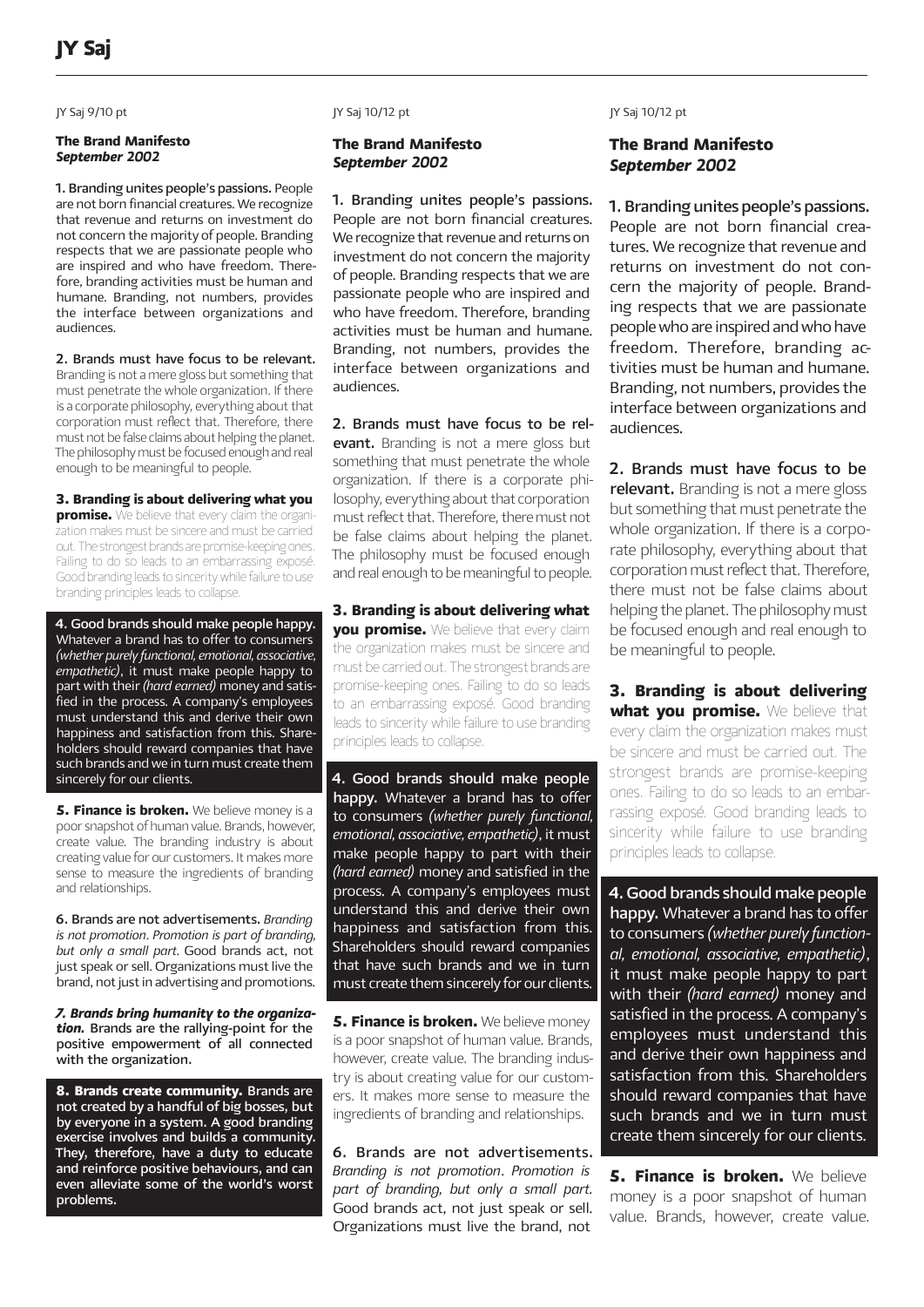JY Saj Italic 9/10 pt

#### *The Brand Manifesto* **September 2002**

*1. Branding unites people's passions. People are not born financial creatures. We recognize that revenue and returns on investment do not concern the majority of people. Branding respects that we are passionate people who are inspired and who have freedom. Therefore, branding activities must be human and humane. Branding, not numbers, provides the interface between organizations and audiences.*

*2. Brands must have focus to be relevant. Branding is not a mere gloss but something that must penetrate the whole organization. If there is a corporate philosophy, everything about that corporation must reflect that. Therefore, there must not be false claims about helping the planet. The philosophy must be focused enough and real enough to be meaningful to people.*

*3. Branding is about delivering what you promise. We believe that every claim the organization makes must be sincere and must be carried out. The strongest brands are promise-keeping ones. Failing to do so leads to an embarrassing exposé. Good branding leads to sincerity while failure to use branding principles leads to collapse.*

*4. Good brands should make people happy. Whatever a brand has to offer to consumers (whether purely functional, emotional, associative, empathetic), it must make people happy to part with their* (hard earned) *money and satisfied in the process. A company's employees must understand this and derive their own happiness and satisfaction from this. Shareholders should reward companies that have such brands and we in turn must create them sincerely for our clients.* 

*5. Finance is broken. We believe money is a poor snapshot of human value. Brands, however, create value. The branding industry is about creating value for our customers. It makes more sense to measure the ingredients of branding and relationships.*

*6. Brands are not advertisements.* Branding is not promotion. Promotion is part of branding, but only a small part. *Good brands act, not just speak or sell. Organizations must live the brand, not just in advertising and promotions.*

**7. Brands bring humanity to the organization.** *Brands are the rallying-point for the positive empowerment of all connected with the organization.*

*8. Brands create community. Brands are not created by a handful of big bosses, but by everyone in a system. A good branding exercise involves and builds a community. They, therefore, have a duty to educate and reinforce positive behaviours, and can even alleviate some of the world's worst problems.*

'The Brand Manifesto' text from Medinge Group (http://medinge.org). Copyright ©2002 by Medinge Group. All rights reserved. E&OE.

JY Saj Italic 10/12 pt

#### *The Brand Manifesto* **September 2002**

*1. Branding unites people's passions. People are not born financial creatures. We recognize that revenue and returns on investment do not concern the majority of people. Branding respects that we are passionate people who are inspired and who have freedom. Therefore, branding activities must be human and humane. Branding, not numbers, provides the interface between organizations and audiences.*

*2. Brands must have focus to be relevant. Branding is not a mere gloss but something that must penetrate the whole organization. If there is a corporate philosophy, everything about that corporation must reflect that. Therefore, there must not be false claims about helping the planet. The philosophy must be focused enough and real enough to be meaningful to people.*

*3. Branding is about delivering what you promise. We believe that every claim the organization makes must be sincere and must be carried out. The strongest brands are promise-keeping ones. Failing to do so leads to an embarrassing exposé. Good branding leads to sincerity while failure to use branding principles leads to collapse.*

*4. Good brands should make people happy. Whatever a brand has to offer to consumers (whether purely functional, emotional, associative, empathetic), it must make people happy to part with their* (hard earned) *money and satisfied in the process. A company's employees must understand this and derive their own happiness and satisfaction from this. Shareholders should reward companies that have such brands and we in turn must create them sincerely for our clients.* 

*5. Finance is broken. We believe money is a poor snapshot of human value. Brands, however, create value. The branding industry is about creating value for our customers. It makes more sense to measure the ingredients of branding and relationships.*

*6. Brands are not advertisements.* Branding is not promotion. Promotion is part of branding, but only a small part. *Good brands act, not just speak or sell. Organizations must live the brand, not just in advertising and promotions.*

JY Saj Italic 11/13 pt

#### *The Brand Manifesto* **September 2002**

*1. Branding unites people's passions. People are not born financial creatures. We recognize that revenue and returns on investment do not concern the majority of people. Branding respects that we are passionate people who are inspired and who have freedom. Therefore, branding activities must be human and humane. Branding, not numbers, provides the interface between organizations and audiences.*

*2. Brands must have focus to be relevant. Branding is not a mere gloss but something that must penetrate the whole organization. If there is a corporate philosophy, everything about that corporation must reflect that. Therefore, there must not be false claims about helping the planet. The philosophy must be focused enough and real enough to be meaningful to people.*

*3. Branding is about delivering what you promise. We believe that every claim the organization makes must be sincere and must be carried out. The strongest brands are promise-keeping ones. Failing to do so leads to an embarrassing exposé. Good branding leads to sincerity while failure to use branding principles leads to collapse.*

*4. Good brands should make people happy. Whatever a brand has to offer to consumers (whether purely functional, emotional, associative, empathetic), it must make people happy to part with their* (hard earned) *money and satisfied in the process. A company's employees must understand this and derive their own happiness and satisfaction from this. Shareholders should reward companies that have such brands and we in turn must create them sincerely for our clients.* 

*5. Finance is broken. We believe money is a poor snapshot of human value. Brands, however, create value. The branding industry is about creating value for our customers. It makes more sense to measure the ingredients of branding and*